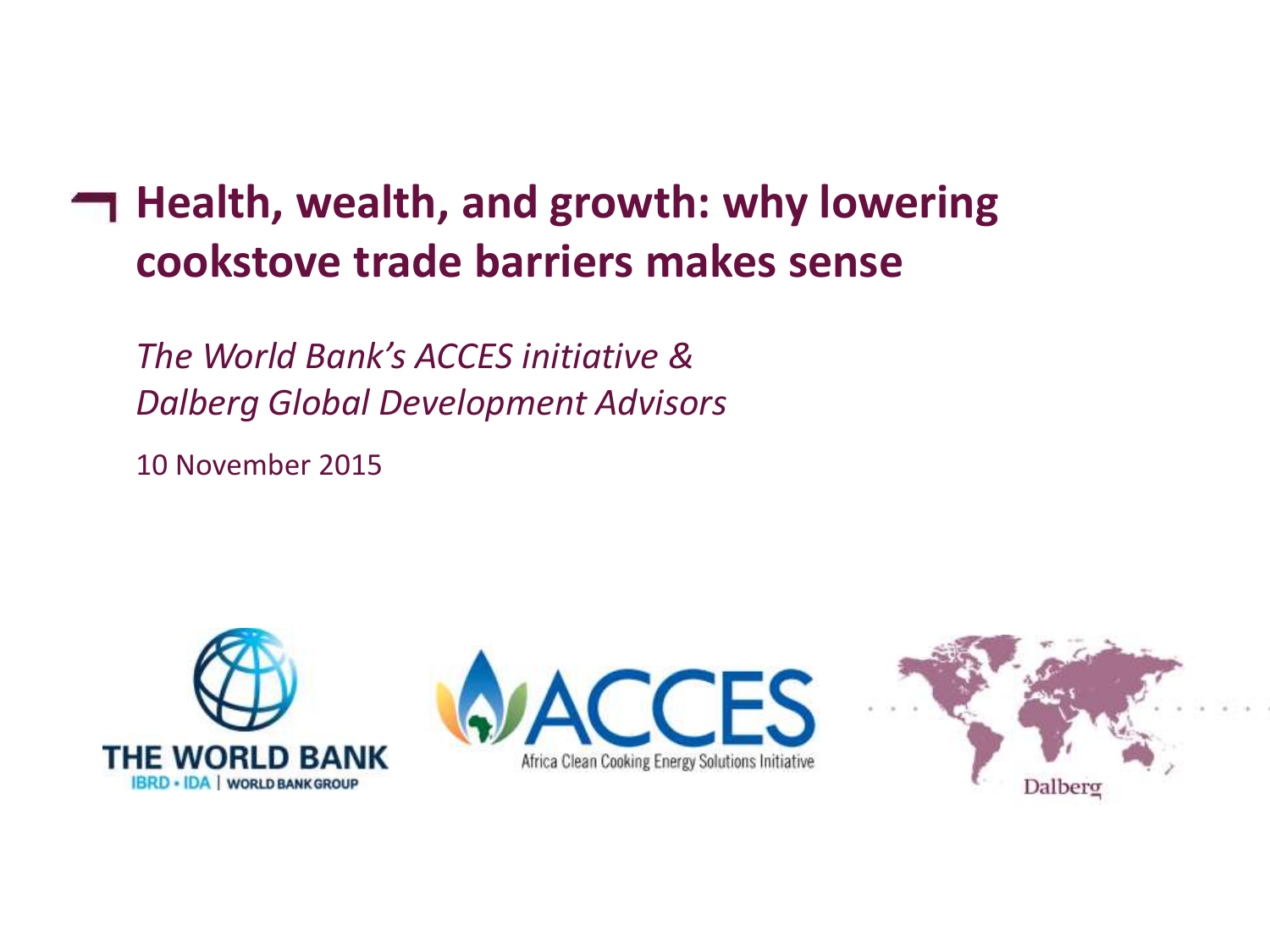# **A good advocacy strategy can determine the evidence and analyses that policymakers will want to see and can act upon**

| <b>Consideration</b>                                             | <b>Description</b>                                                                                                                                        | <b>Example tool</b><br><b>Political Economy Analysis</b><br>. What process is used to make legislation or<br>executive policies, and how sensitive is it to<br>party politics?<br>• How centralized is political decision-making? |  |
|------------------------------------------------------------------|-----------------------------------------------------------------------------------------------------------------------------------------------------------|-----------------------------------------------------------------------------------------------------------------------------------------------------------------------------------------------------------------------------------|--|
| Start with the 'what'                                            | • Identify the policies you seek to<br>change<br>• Determine the policy changes<br>that should be pursued in a<br>given country                           |                                                                                                                                                                                                                                   |  |
| Be grounded in an<br>understanding of the<br>'who'               | • Establish who are the<br>individuals within government<br>who can champion the policy<br>change<br>• Anticipate policymaker<br>questions and concerns   | <b>Power mapping</b><br>. Who are the decision-makers who really<br>determine the policy?<br>• Are there unelected bureaucrats who help shape<br>and convert legislation into actual policy?                                      |  |
| $\mathsf{3}$<br><b>Make an informed</b><br>decision on the 'how' | • Diagnose the kind of advocacy<br>that is needed<br>• Use examples from other<br>countries or industries and/or<br>model the effect of policy<br>changes | <b>Advocacy Organization Landscaping</b><br>. What organizations in-country are working to<br>influence the identified policies?<br>. Where do they play along the advocacy value<br>chain?                                       |  |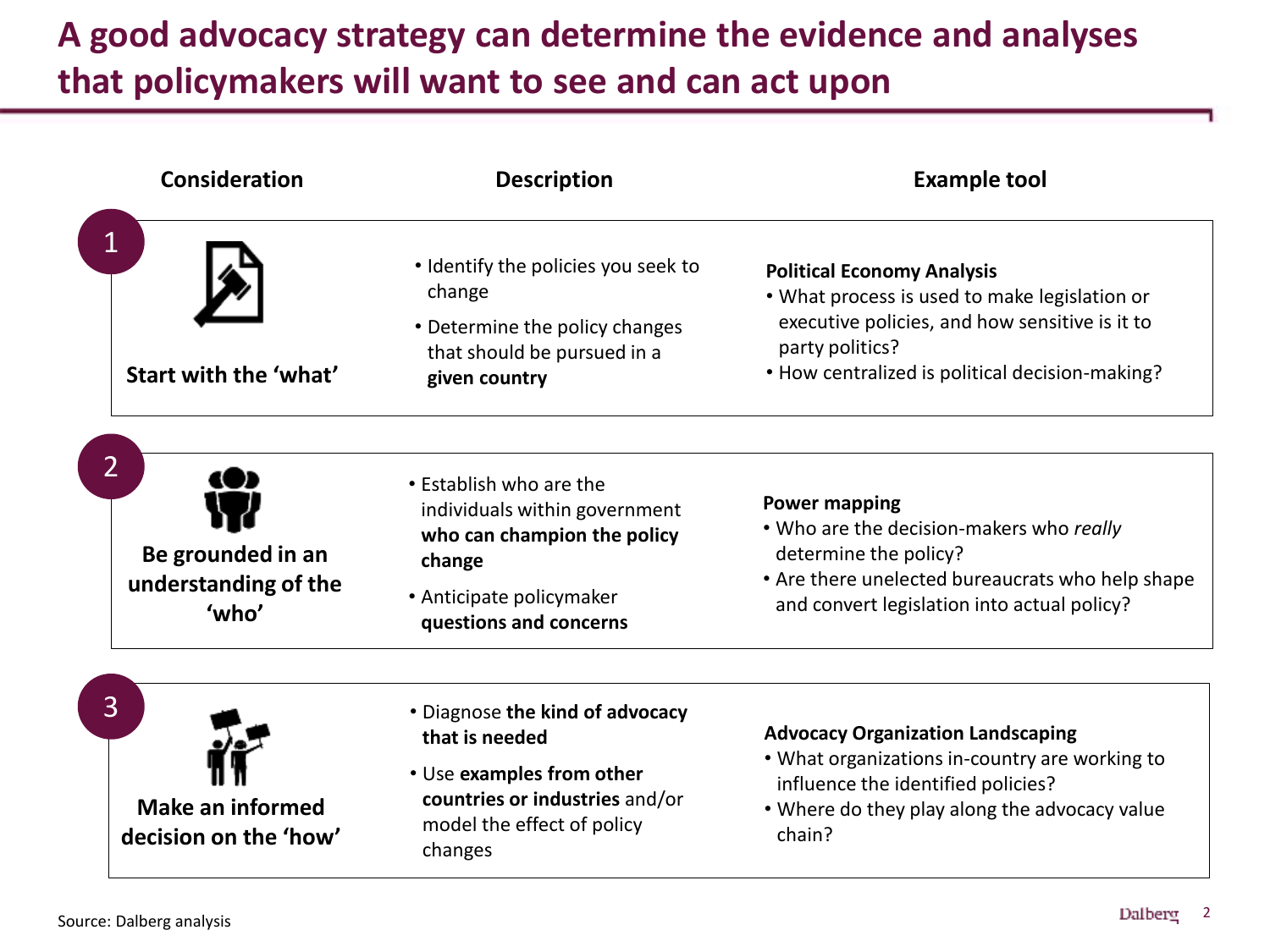### **Our research suggests that tariffs and taxes together can account for up to nearly 50% of the cost of the stoves themselves**

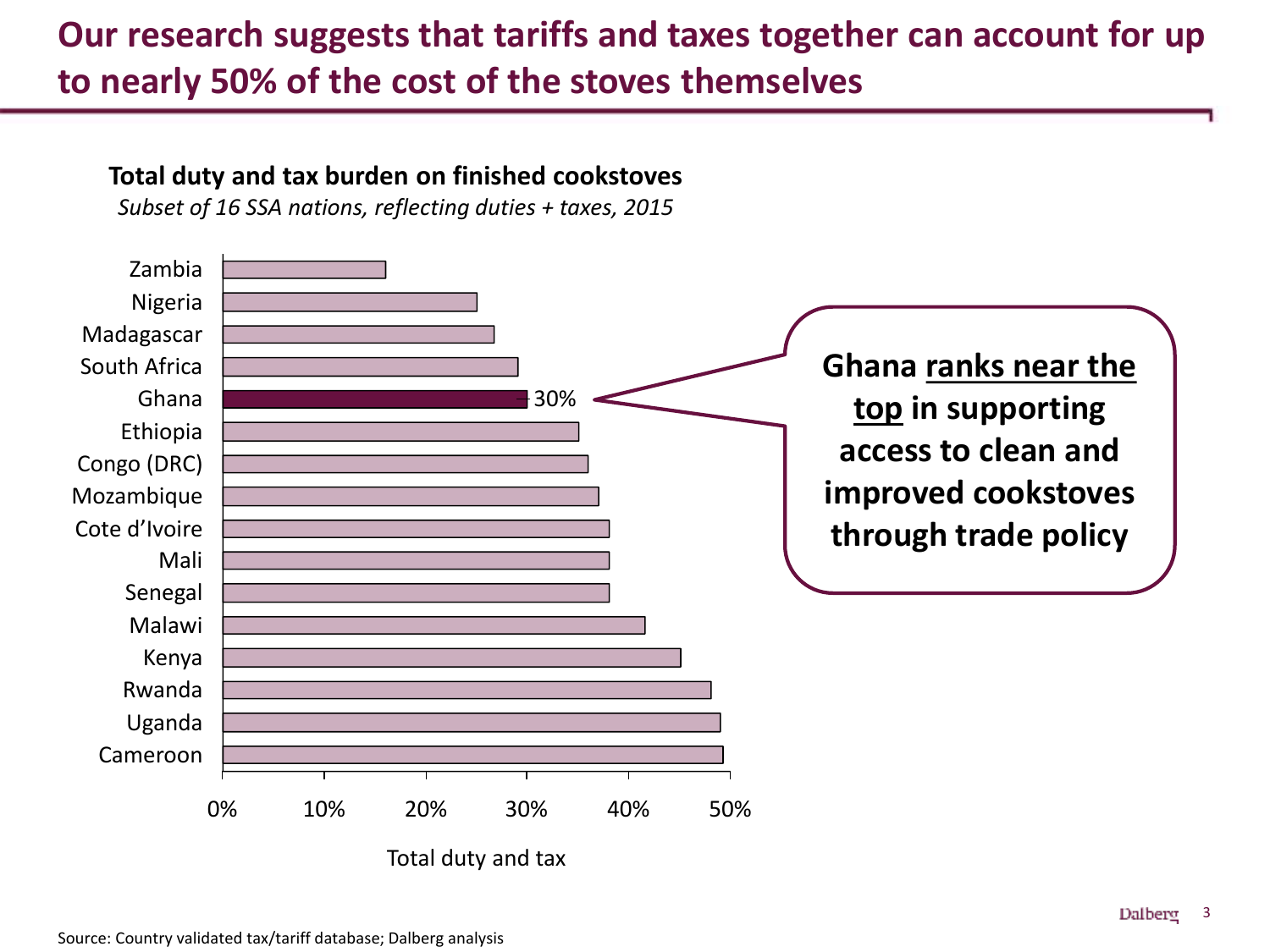

Consumers will buy more improved and clean cookstoves, resulting in **savings** and tremendous **health and environmental benefits**



**Government revenues would see a negligible decline**, thanks to increased quantities



**Jobs will be created** through increased distribution networks – enough to largely counteract any potential negative effects on local manufacturing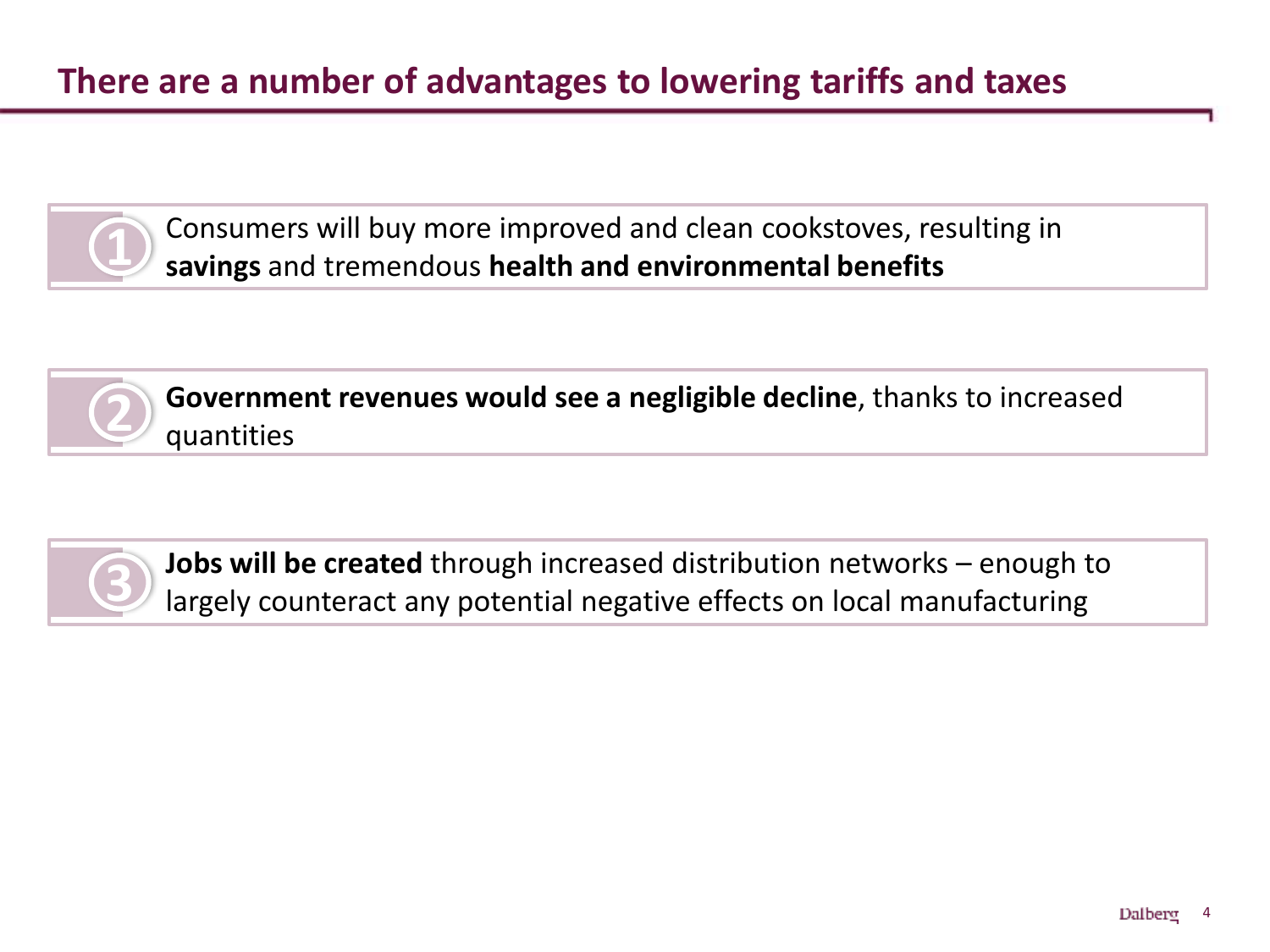### **Consumers will buy more improved and clean cookstoves due to reduced stove prices…**

**Projected demand impact of lowering clean and improved cookstove trade barriers**



*for a mid-sized SSA nation; Tier 2+ stoves*

Note: Uptake calculated using an import substitution model for a mid-sized SSA nation with ~50% traditional stove usage based on empirical observations of stove demand elasticities.

Source: Cookstove trade barriers model; Dalberg analysis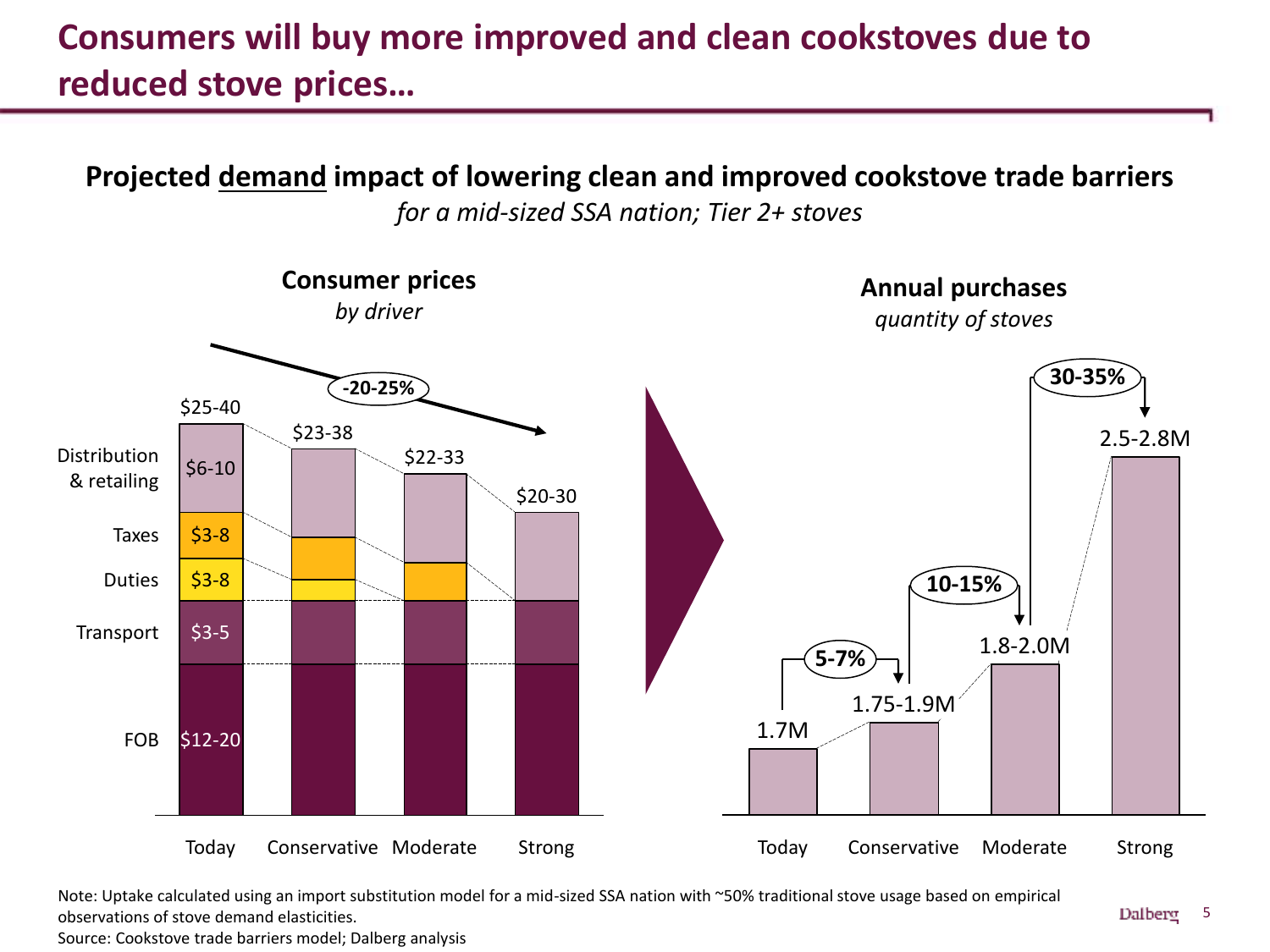## **… resulting in a savings windfall for consumers, most of which will be spent on domestic goods …**

### **Projected aggregate consumer savings from lowering clean and improved cookstove trade barriers**

*US\$ for a mid-sized SSA nation*



Note: Fuel savings estimated as nationwide savings on wood and charcoal purchases across households upgrading cookstove technologies as a result of lower cookstove trade barriers, aggregated over the ~5-6 year lifespan of a typical stove Source: Dalberg analysis

Dalberg 6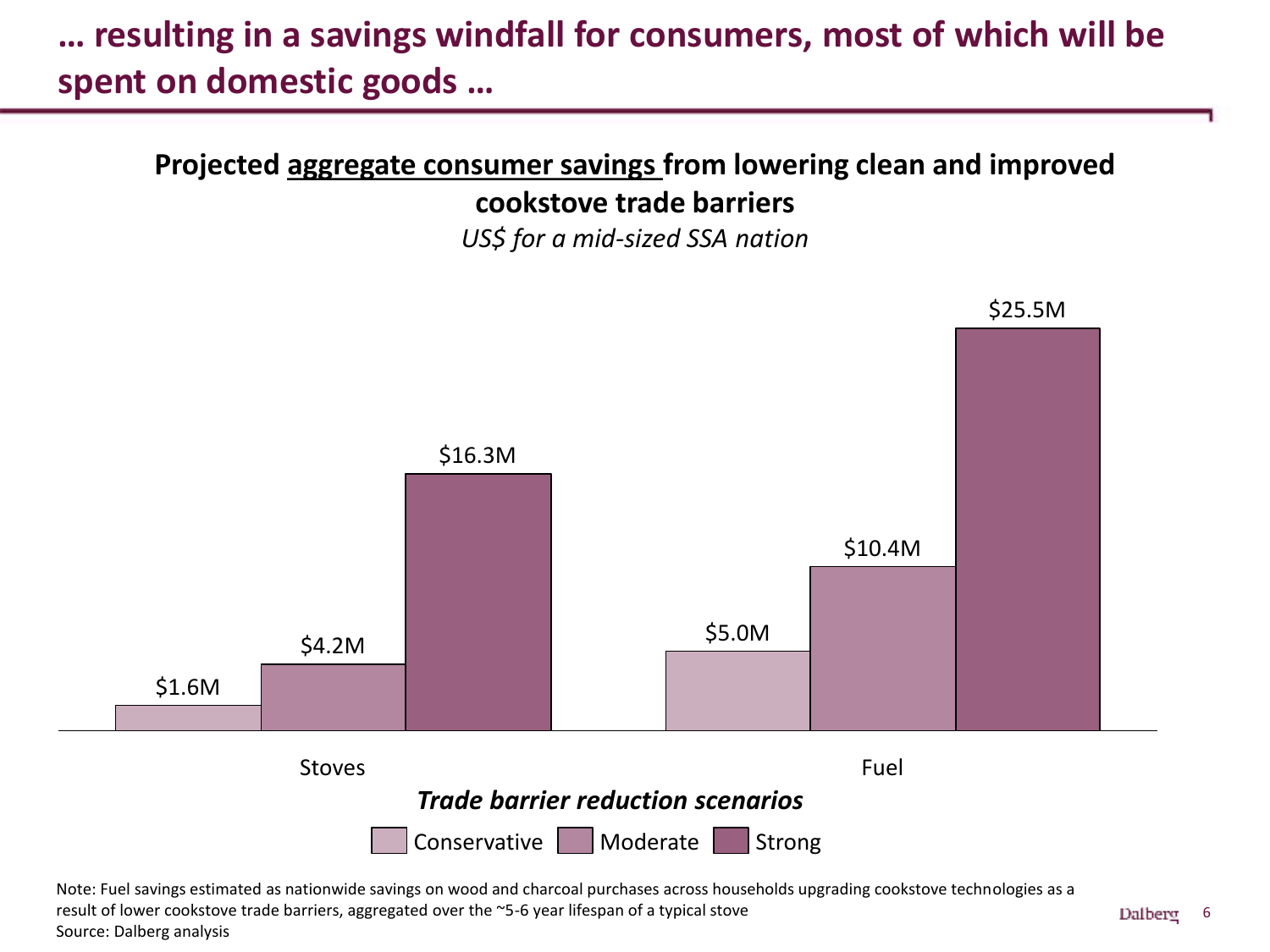### **…and tremendous health and environmental benefits**

**Lowering cookstove tariffs would save the lives of thousands of citizens** and reduce up to 475K DALYs lost to household air pollution

#### **Projected DALYs and deaths prevented as a result of cookstove trade barrier reductions**

*Five-year cumulative effects, mid-sized SSA nation*

**Lowering cookstove tariffs could also reduce your country's greenhouse gas emissions by hundreds of thousands of tons**

**Projected GHG prevented (metric tons)**

*Five-year cumulative effects, mid-sized SSA nation*



Note: Changes in DALYs and deaths modeled based on projected change in household emissions as a result of ICS/ACS adoption from lower cookstove trade barriers. Uptake calculated using an import substitution model for a mid-sized SSA nation with ~50% households using traditional stoves as their primary cooking stove.

Source: GACC/Kirk Smith HAPIT model; Dalberg analysis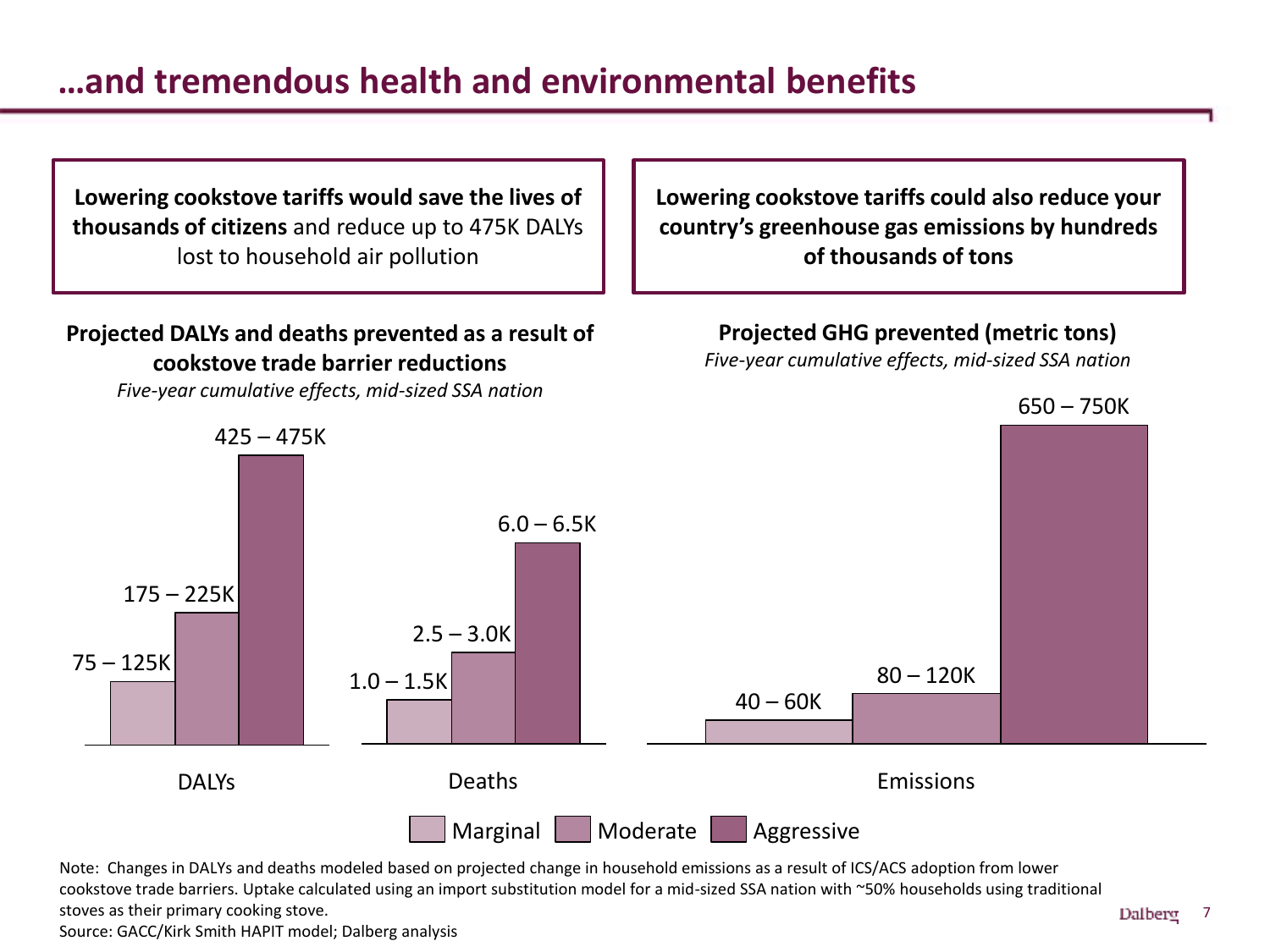## **Government revenues will see a negligible decline, thanks to increased quantities**

### **Annual government budgets compared to projected revenue losses from cookstove trade barrier changes**  *Selected SSA nations* **Loss in government revenue by scenario (US\$) 2015 National Budget (US\$) Short-term budget loss Moderate Malawi** 0.2 – 0.3M **1,630M** .01% to .02% **Uganda** 0.5 – 1.0M 6,590M .01% to .02% Even though the revenues on each cookstove goes down if tariffs are reduced, so many more get sold that total revenues from cookstoves will only minimally decrease

Note: Changes in government revenue calculated using an import substitution model for each country, based on publically available stove import and usage data, triangulated with data from interviews.

Source: Cookstove manufacturer data; TRIST model and Dalberg analysis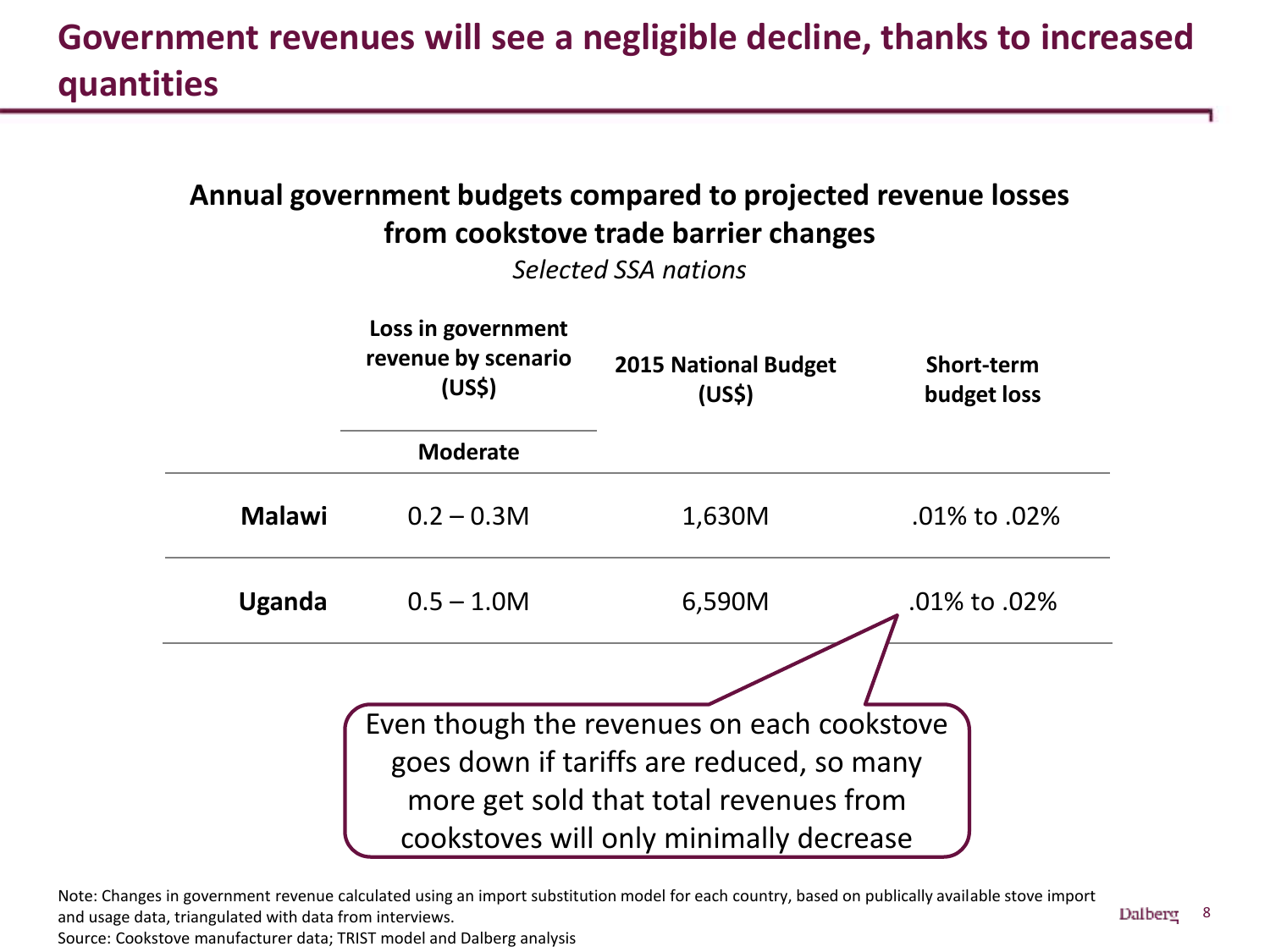# **Jobs will be created through increased distribution networks – largely counteracting any potential negative effects on local manufacturing**

**Projected employment gains (losses) from lowering cookstove trade barriers**

*for a mid-sized SSA nation*

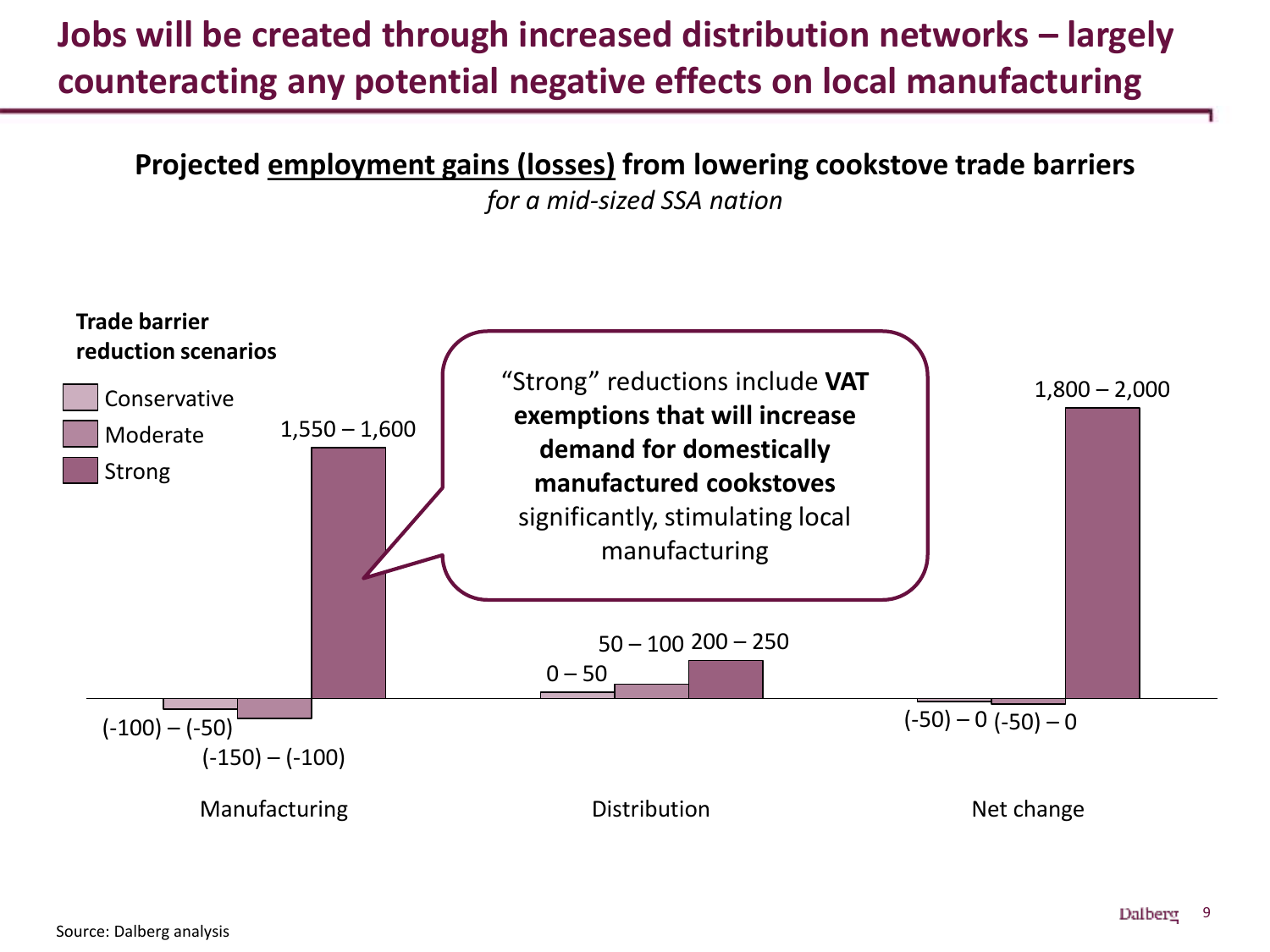## **By analogy, countries that reduced tariffs on solar lanterns have seen vibrant growth in local markets, industry, and employment**

| Case Study: Solar |                                                        |                                                                                                                                                                                                                           |  |  |
|-------------------|--------------------------------------------------------|---------------------------------------------------------------------------------------------------------------------------------------------------------------------------------------------------------------------------|--|--|
| Country           | <b>Tariff &amp; tax changes</b>                        | <b>Impact</b>                                                                                                                                                                                                             |  |  |
| Kenya             | Tariff $\rightarrow$ 0% (2014)<br>$VAT \to 0\%$ (2009) | • Kenya's market moved from donor-funded to a thriving private<br>marketplace, with 700K solar lanterns sold in the last 3 years<br>• Demand is outpacing supply for local employees in solar<br>distribution and service |  |  |
| Uganda            | Tariff $\rightarrow$ 0% (2011)<br>$VAT \to 0\%$ (2011) | . As of 2015, the Ugandan solar market is vibrant and growing,<br>with over 30K solar installations per year.<br>• SolarNow, a Ugandan company, leads the market with 30%<br>share of sales and distribution.             |  |  |
| <b>Tanzania</b>   | Tariff $\rightarrow$ 5% (2005)<br>$VAT \to 0\%$ (2005) | • Installed solar capacity in Tanzania tripled from 2003 to 2009<br>. Tanzania now has a robust solar distribution sector; Helvetic<br>Solar Contractors alone boasts sales of >US\$10M/year                              |  |  |
| Rwanda            | Tariff $\rightarrow$ 0% (2006)<br>$VAT \to 0\%$ (2006) | • Gigawatt Global recently launched a US\$23.7M solar energy<br>plant in Rwanda<br>• Two home-grown solar companies compete in the Rwandan<br>market                                                                      |  |  |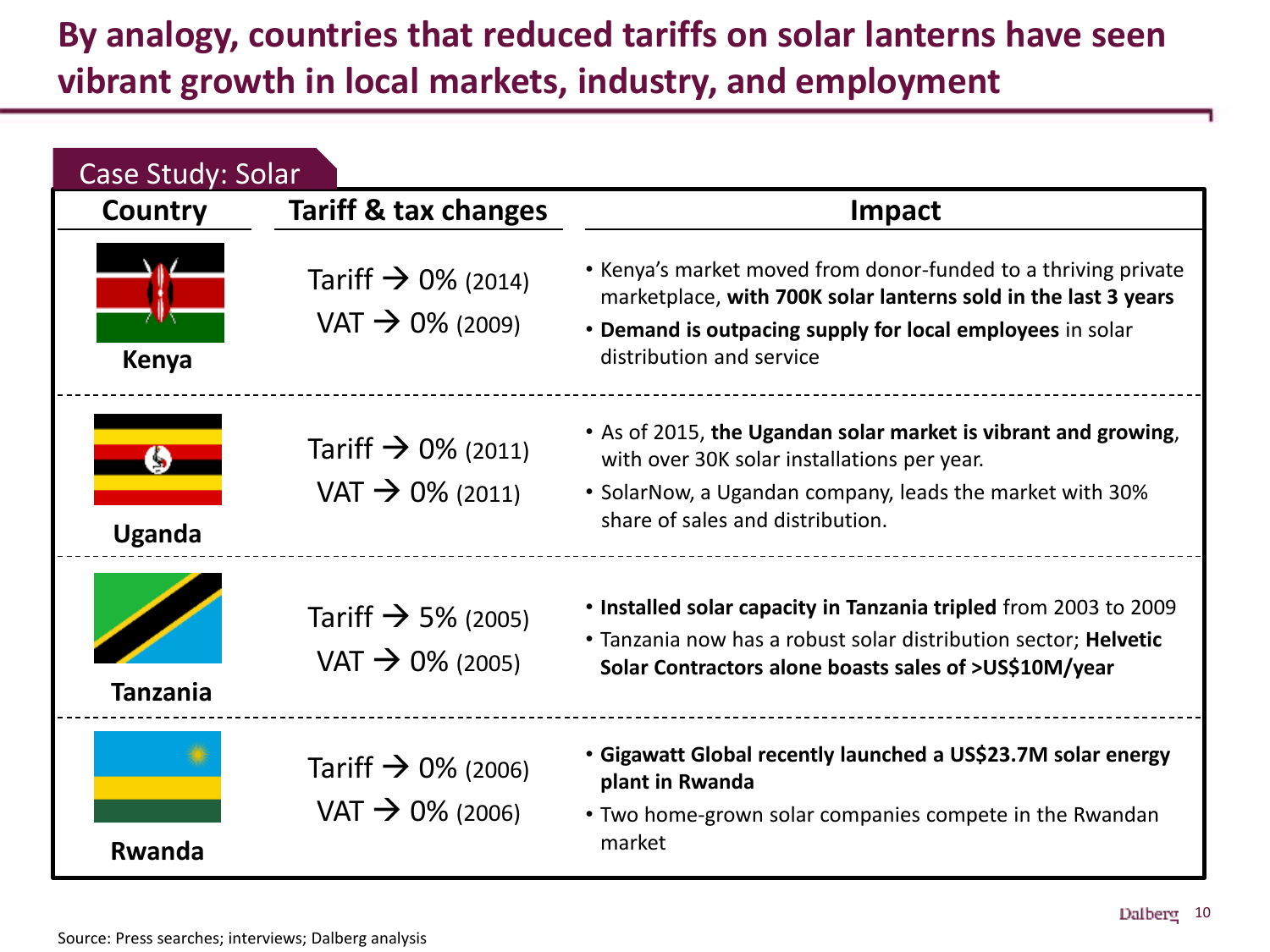**The case of insecticide-treated bed nets likewise highlights how tariff reductions can "prime the pump" for local market growth** 

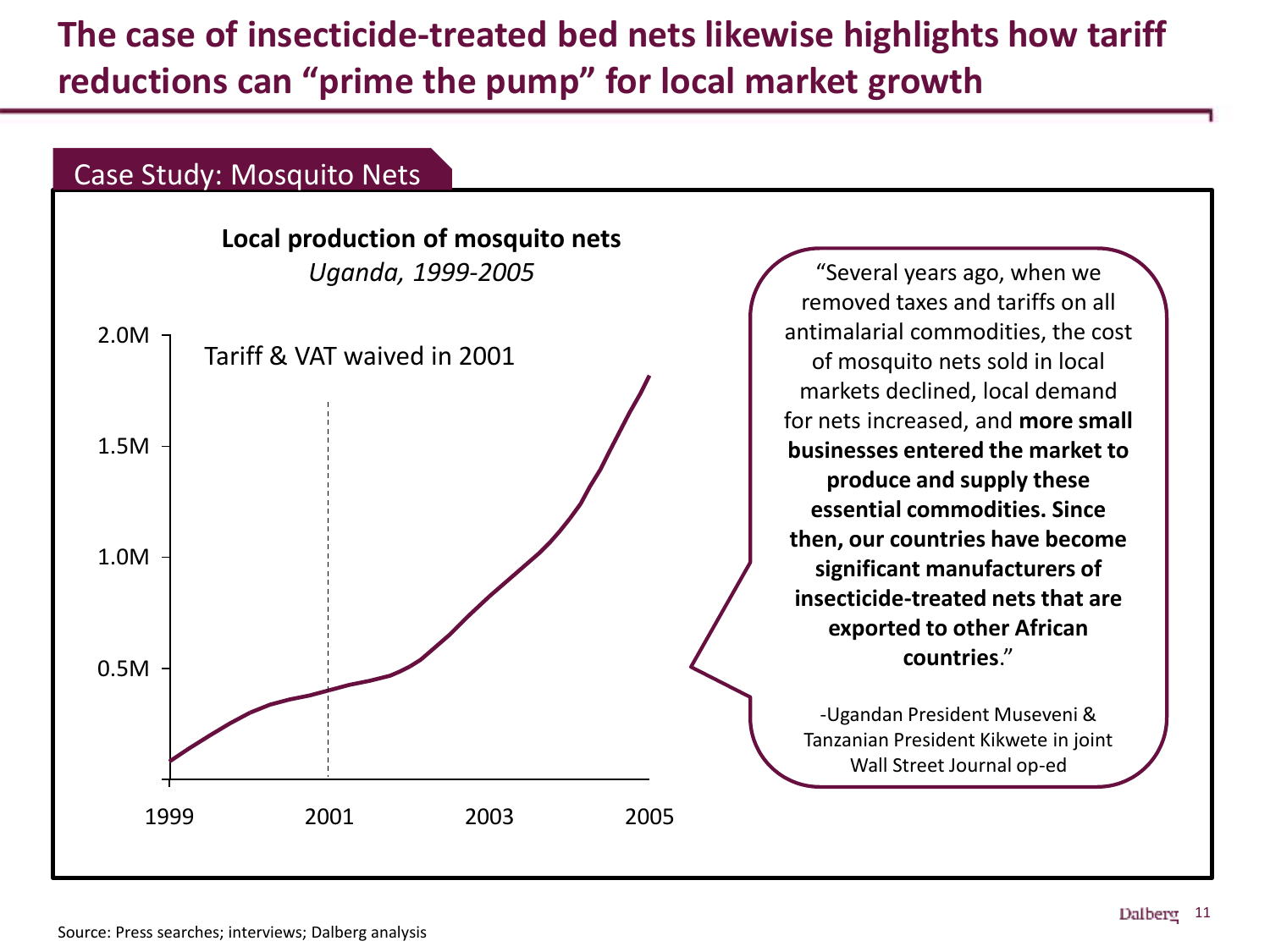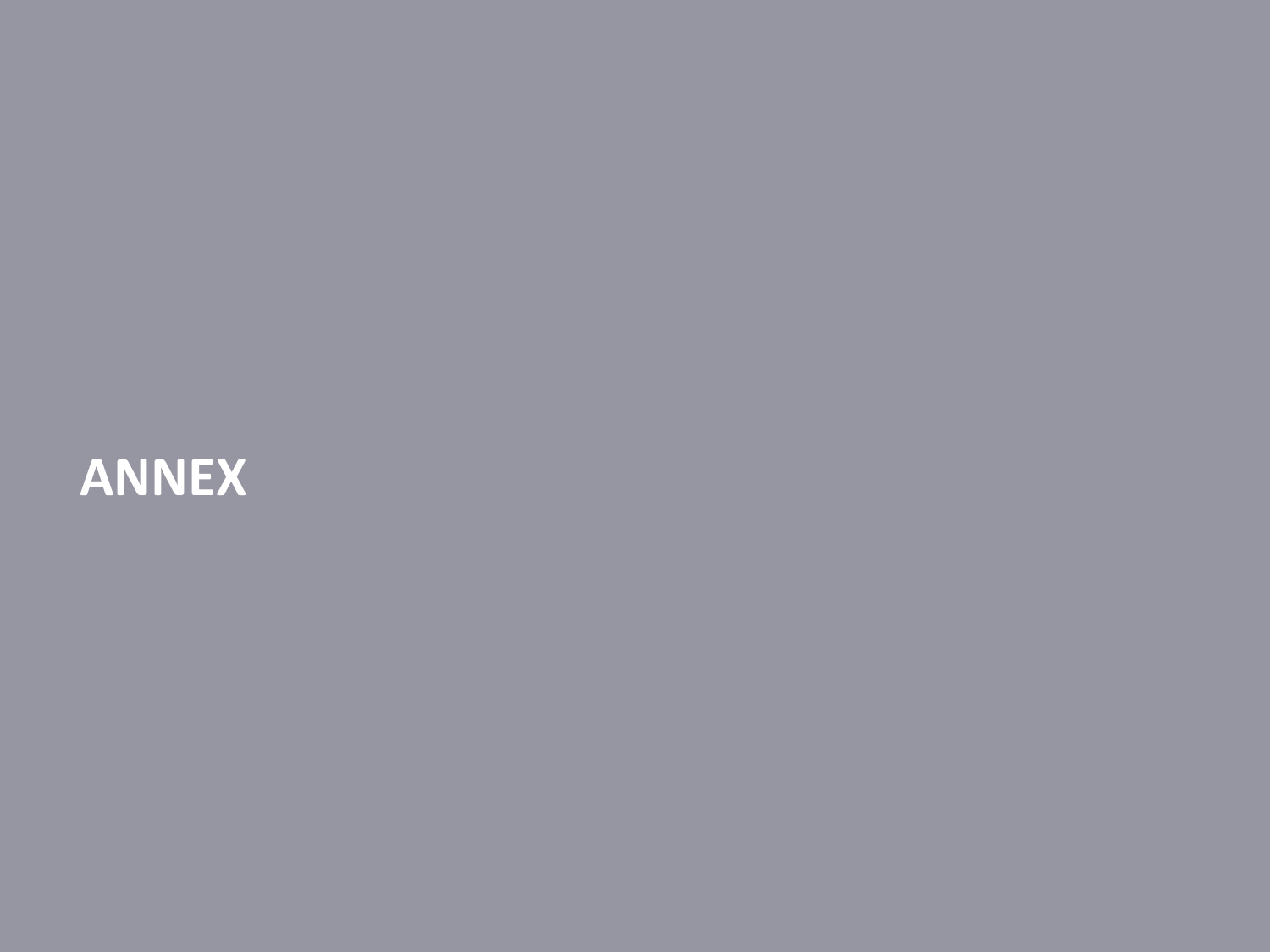### **Lowering cookstove trade barriers in this manner will not cause damage to the local economy or government revenues… 4 Counterpoints**

| <b>Will lowering</b><br>trade barriers   | <b>Answer</b>                                                                                                                                                                                                                                                                                                                                                                                                                                                                                                                          |
|------------------------------------------|----------------------------------------------------------------------------------------------------------------------------------------------------------------------------------------------------------------------------------------------------------------------------------------------------------------------------------------------------------------------------------------------------------------------------------------------------------------------------------------------------------------------------------------|
| <b>Hurt local</b><br>manufacturers?      | . Not in the long run. Evidence from industries for similar social goods suggests that lowering<br>trade barriers will "prime the pump" of the market, encourage technology transfer, and<br>incentivize foreign manufacturers to build local operations.<br>• If tariffs are reduced without complementary VAT exemptions there will be small short-term<br>declines in local cookstove manufacturing jobs, but this is likely to be a prelude to a more<br>rapid pace of growth for the local market.                                |
| Increase un-<br>employment?              | . No. Under all projected scenarios employment effects are neutral (worst-case) to positive.<br>• Reductions in trade barriers drive significant increases in stove purchases because of<br>significant pent-up demand for clean and improved cookstoves. This will necessitate a<br>growth in distribution networks, creating jobs that replace those lost in manufacturing.                                                                                                                                                          |
| <b>Reduce</b><br>government<br>revenues? | . Only slightly, and only for the short term. Revenue changes from tariff reductions will be<br>close to neutral due to increased import volumes. Revenue losses from full VAT exemptions<br>will be moderate (US\$3-3.5M for small countries).<br>• Tariff and tax exemptions will cause a step change in the growth of the industry, creating<br>employment gains and small business growth that will ultimately make up for short-term<br>revenue losses. A US\$12-\$15M increase in the tax base will compensate for these losses. |